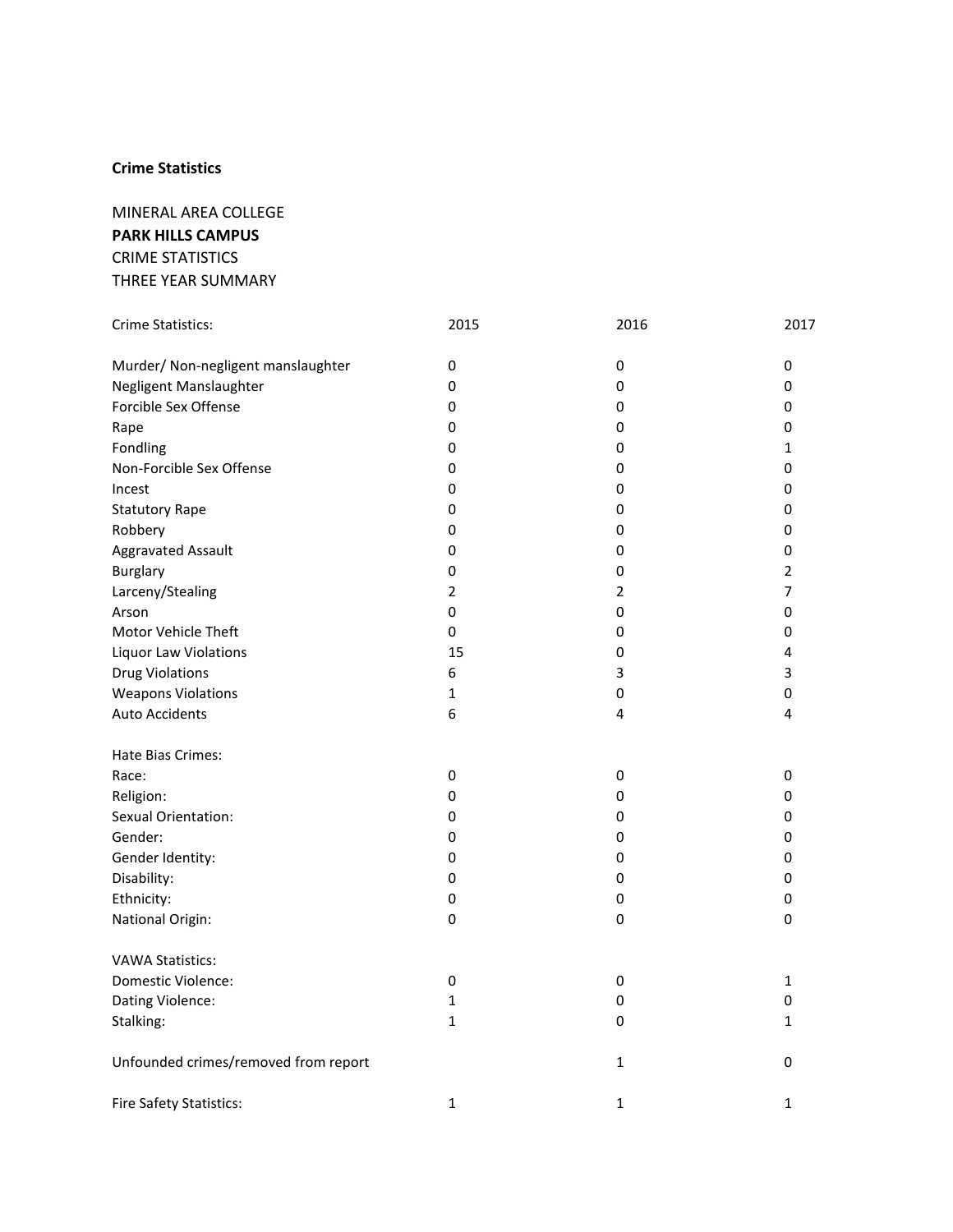## MINERAL AREA COLLEGE **FARMINGTON OUTREACH CENTER**  CRIME STATISTICS THREE YEAR SUMMARY

| Crime Statistics:                  | 2015        | 2016        | 2017      |
|------------------------------------|-------------|-------------|-----------|
| Murder/ Non-negligent manslaughter | $\pmb{0}$   | $\mathsf 0$ | 0         |
| Negligent Manslaughter             | 0           | $\pmb{0}$   | 0         |
| Forcible Sex Offense               | 0           | 0           | 0         |
| Rape                               | 0           | 0           | 0         |
| Fondling                           | 0           | 0           | 0         |
| Non-Forcible Sex Offense           | 0           | 0           | 0         |
| Incest                             | 0           | 0           | 0         |
| <b>Statutory Rape</b>              | 0           | 0           | 0         |
| Robbery                            | 0           | 0           | 0         |
| Aggravated Assault                 | 0           | 0           | 0         |
| Burglary                           | $\pmb{0}$   | 0           | 0         |
| Larceny/Stealing                   | 0           | 0           | 0         |
| Arson                              | 0           | 0           | 0         |
| Motor Vehicle Theft                | 0           | 0           | 0         |
| Liquor Law Violations              | 0           | 0           | 0         |
| <b>Drug Violations</b>             | 0           | $\pmb{0}$   | 0         |
| <b>Weapons Violations</b>          | 0           | 0           | 0         |
| <b>Auto Accidents</b>              | 0           | $\pmb{0}$   | 0         |
| Hate Bias Crimes:                  |             |             |           |
| Race:                              | 0           | 0           | 0         |
| Religion:                          | $\mathbf 0$ | 0           | 0         |
| Sexual Orientation:                | 0           | 0           | 0         |
| Gender:                            | 0           | 0           | 0         |
| Gender Identity:                   | 0           | 0           | 0         |
| Disability:                        | 0           | 0           | 0         |
| Ethnicity:                         | 0           | 0           | 0         |
| National Origin:                   | $\mathbf 0$ | 0           | 0         |
| <b>VAWA Statistics:</b>            |             |             |           |
| Domestic Violence:                 | 0           | 0           | 0         |
| Dating Violence:                   | 0           | 0           | 0         |
| Stalking:                          | $\mathbf 0$ | $\mathbf 0$ | $\pmb{0}$ |

Unfounded crimes/removed from report 0

Fire Safety Statistics: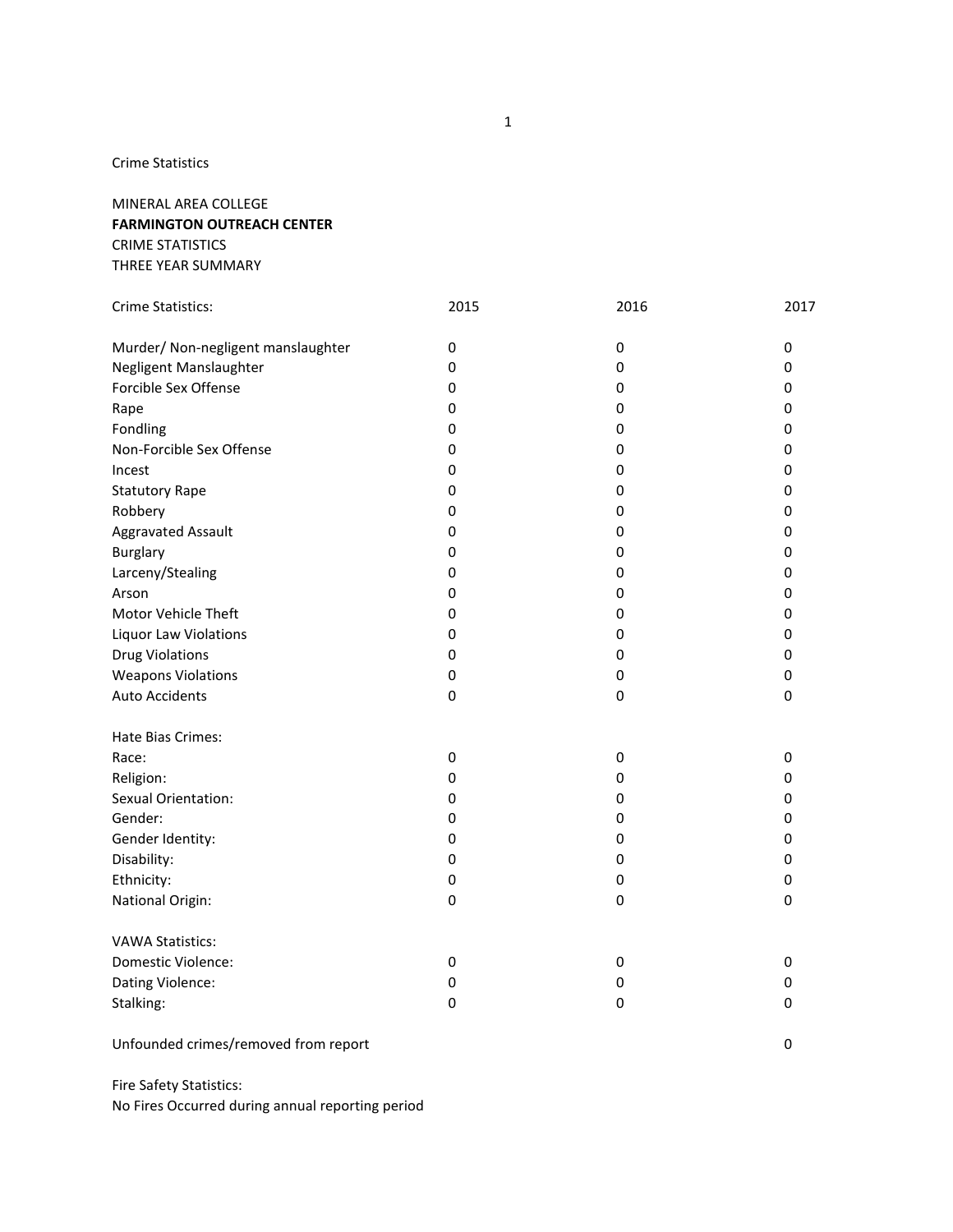| MINERAL AREA COLLEGE        |
|-----------------------------|
| <b>FREDERICKTOWN CAMPUS</b> |
| CRIME STATISTICS            |
| THREE YEAR SUMMARY          |

| Crime Statistics:                  | 2015        | 2016      | 2017        |
|------------------------------------|-------------|-----------|-------------|
|                                    |             |           |             |
| Murder/ Non-negligent manslaughter | $\pmb{0}$   | $\pmb{0}$ | 0           |
| Negligent Manslaughter             | 0           | 0         | 0           |
| Forcible Sex Offense               | $\mathbf 0$ | 0         | 0           |
| Rape                               | 0           | 0         | 0           |
| Fondling                           | $\mathbf 0$ | 0         | 0           |
| Non-Forcible Sex Offense           | $\mathbf 0$ | 0         | 0           |
| Incest                             | 0           | 0         | 0           |
| <b>Statutory Rape</b>              | 0           | 0         | 0           |
| Robbery                            | 0           | 0         | 0           |
| Aggravated Assault                 | 0           | 0         | 0           |
| <b>Burglary</b>                    | 0           | 0         | 0           |
| Larceny/Stealing                   | $\mathbf 0$ | 0         | 0           |
| Arson                              | 0           | 0         | 0           |
| Motor Vehicle Theft                | 0           | 0         | 0           |
| Liquor Law Violations              | 0           | 0         | 0           |
| <b>Drug Violations</b>             | 0           | 0         | 0           |
| <b>Weapons Violations</b>          | $\pmb{0}$   | 0         | 0           |
| Hate Bias Crimes:                  |             |           |             |
| Race:                              | $\pmb{0}$   | $\pmb{0}$ | 0           |
| Religion:                          | $\pmb{0}$   | 0         | 0           |
| Sexual Orientation:                | 0           | 0         | 0           |
| Gender:                            | 0           | 0         | 0           |
| Gender Identity:                   | 0           | 0         | 0           |
| Disability:                        | $\pmb{0}$   | $\pmb{0}$ | 0           |
| Ethnicity:                         | $\pmb{0}$   | 0         | 0           |
| National Origin:                   | $\pmb{0}$   | 0         | 0           |
| <b>VAWA Statistics:</b>            |             |           |             |
| Domestic Violence:                 | 0           | 0         | 0           |
| Dating Violence:                   | 0           | 0         | 0           |
| Stalking:                          | $\pmb{0}$   | $\pmb{0}$ | $\mathbf 0$ |
|                                    |             |           |             |

Unfounded crimes/removed from report 0

Fire Safety Statistics: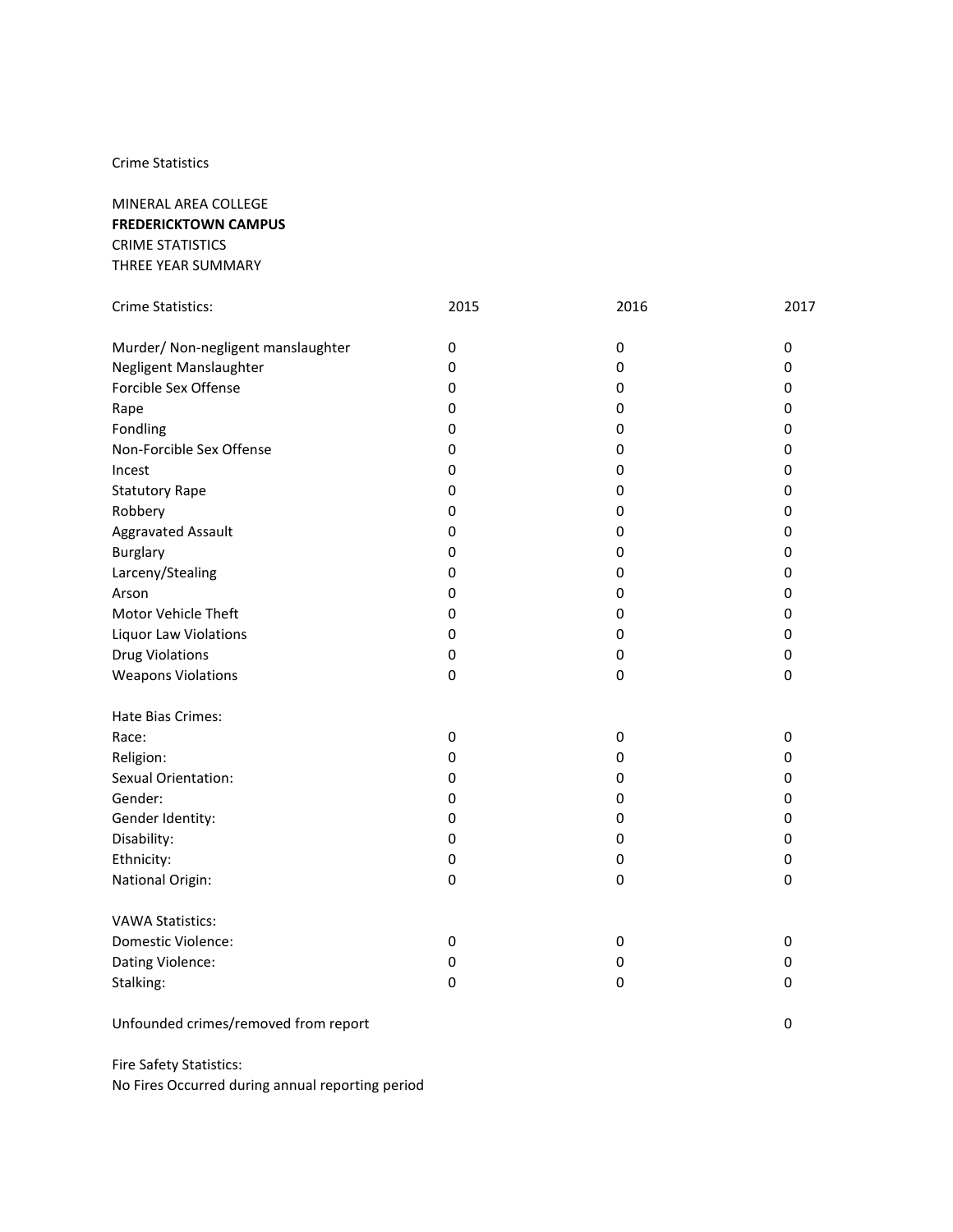MINERAL AREA COLLEGE **PERRYVILLE CAMPUS** CRIME STATISTICS THREE YEAR SUMMARY

| Crime Statistics:                    | 2015        | 2016      | 2017 |
|--------------------------------------|-------------|-----------|------|
| Murder/ Non-negligent manslaughter   | $\mathbf 0$ | 0         | 0    |
| Negligent Manslaughter               | 0           | 0         | 0    |
| Forcible Sex Offense                 | $\mathbf 0$ | 0         | 0    |
| Rape                                 | $\pmb{0}$   | 0         | 0    |
| Fondling                             | 0           | 0         | 0    |
| Non-Forcible Sex Offense             | $\pmb{0}$   | $\pmb{0}$ | 0    |
| Incest                               | $\pmb{0}$   | 0         | 0    |
| <b>Statutory Rape</b>                | 0           | 0         | 0    |
| Robbery                              | 0           | 0         | 0    |
| Aggravated Assault                   | 0           | 0         | 0    |
| <b>Burglary</b>                      | 0           | 0         | 0    |
| Larceny/Stealing                     | 0           | $\pmb{0}$ | 0    |
| Arson                                | $\pmb{0}$   | $\pmb{0}$ | 0    |
| Motor Vehicle Theft                  | $\pmb{0}$   | $\pmb{0}$ | 0    |
| Liquor Law Violations                | $\mathbf 0$ | $\pmb{0}$ | 0    |
| <b>Drug Violations</b>               | $\pmb{0}$   | $\pmb{0}$ | 0    |
| <b>Weapons Violations</b>            | $\pmb{0}$   | $\pmb{0}$ | 0    |
| Hate Bias Crimes:                    |             |           |      |
| Race:                                | $\pmb{0}$   | 0         | 0    |
| Religion:                            | $\pmb{0}$   | $\pmb{0}$ | 0    |
| Sexual Orientation:                  | 0           | 0         | 0    |
| Gender:                              | 0           | 0         | 0    |
| Gender Identity:                     | 0           | 0         | 0    |
| Disability:                          | 0           | $\pmb{0}$ | 0    |
| Ethnicity:                           | 0           | $\pmb{0}$ | 0    |
| National Origin:                     | $\pmb{0}$   | 0         | 0    |
| <b>VAWA Statistics:</b>              |             |           |      |
| Domestic Violence:                   | 0           | 0         | 0    |
| Dating Violence:                     | $\mathbf 0$ | 0         | 0    |
| Stalking:                            | $\mathbf 0$ | 0         | 0    |
| Unfounded crimes/removed from report |             | $\pmb{0}$ | 0    |

Fire Safety Statistics: